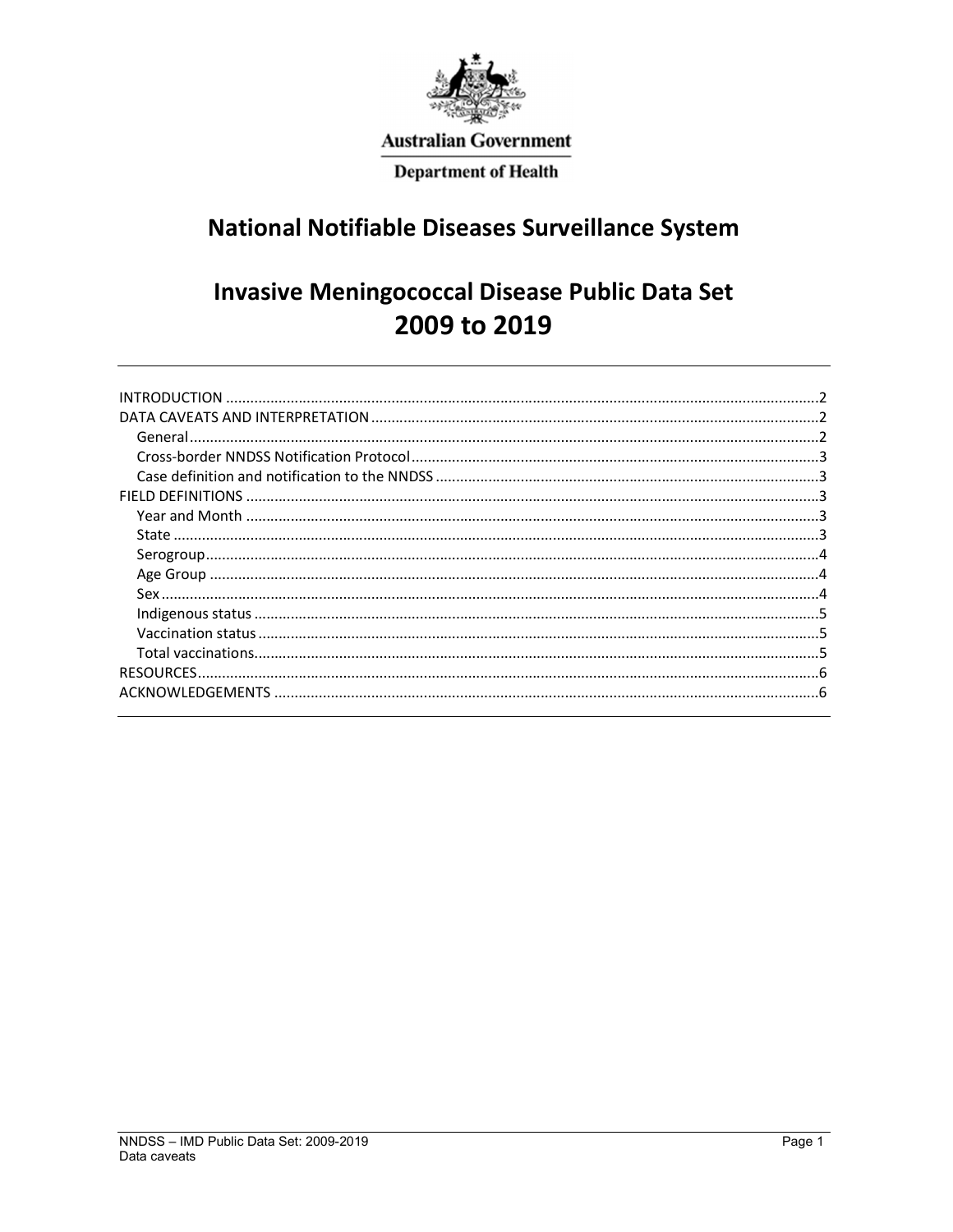## INTRODUCTION

- The Invasive Meningococcal Disease (IMD) Public Data Set includes notification data collected on IMD caused by Neisseria meningitidis via the National Notifiable Diseases Surveillance System (NNDSS) from 1 January 2009 to 31 December 2019.
- See Table 1 for a description of the NNDSS data available in the IMD Public Data Set.

| <b>State or Territory</b> | <b>NNDSS Data</b>                                                                                                     |
|---------------------------|-----------------------------------------------------------------------------------------------------------------------|
| <b>Australian Capital</b> | Australian Capital Territory data are not included in this data set. See notes                                        |
| Territory                 | below with regard to how access to these data.                                                                        |
| New South Wales           | Year, Month, State, Serogroup, Age, Sex, Indigenous Status, Vaccination Status,<br>number and type of vaccines given. |
| Northern Territory        | Year, Month, State, Serogroup, Age, Sex, Indigenous Status, Vaccination Status,<br>number and type of vaccines given. |
| Queensland                | Year, Month, State, Serogroup, Age, Sex, Indigenous Status, Vaccination Status,<br>number and type of vaccines given. |
| South Australia           | Year, Month, State, Serogroup, Age, Sex, Indigenous Status, Vaccination Status,<br>number and type of vaccines given. |
| Victoria and Tasmania     | Year, Month, State, Serogroup, Age, Sex, Indigenous Status, Vaccination Status,<br>number and type of vaccines given. |
| Western Australia         | Year, Month, State, Serogroup, Age, Sex, Indigenous Status, Vaccination Status,<br>number and type of vaccines given. |

#### Table 1: NNDSS data available in the IMD Public Data Set

 If IMD data for Australian Capital Territory (ACT) are required, a formal data request should be submitted directly to the Surveillance & Management, Communicable Disease Control, Health Protection Service. Please contact the Surveillance Officer on (02) 6205 2155 or at cdc@act.gov.au.

# DATA CAVEATS AND INTERPRETATION

It should be noted there are several caveats to the National Notifiable Diseases Surveillance System (NNDSS) data for invasive meningococcal disease (IMD) notifications in this public dataset release:

## **General**

- These invasive meningococcal disease (IMD) notification data are based on data extracted from the NNDSS on the date specified in the downloaded MS Excel IMD public dataset. Due to the dynamic nature of the NNDSS, data on this extract is subject to retrospective revision and may vary from data reported in published NNDSS reports and reports of notification data by states and territories.
- These notification data represent only a proportion of the total cases occurring in the community, that is, only those cases for which health care was sought, a test conducted and a diagnosis made, followed by a notification to health authorities. The degree of under-representation of all cases is unknown and is most likely variable by disease and jurisdiction.
- In interpreting these data it is important to note that changes in notifications over time may not solely reflect changes in disease prevalence or incidence. Changes in testing policies; screening programs including the preferential testing of high risk populations; the use of less invasive and more sensitive diagnostic tests; and periodic awareness campaigns, may influence the number of notifications that occur annually.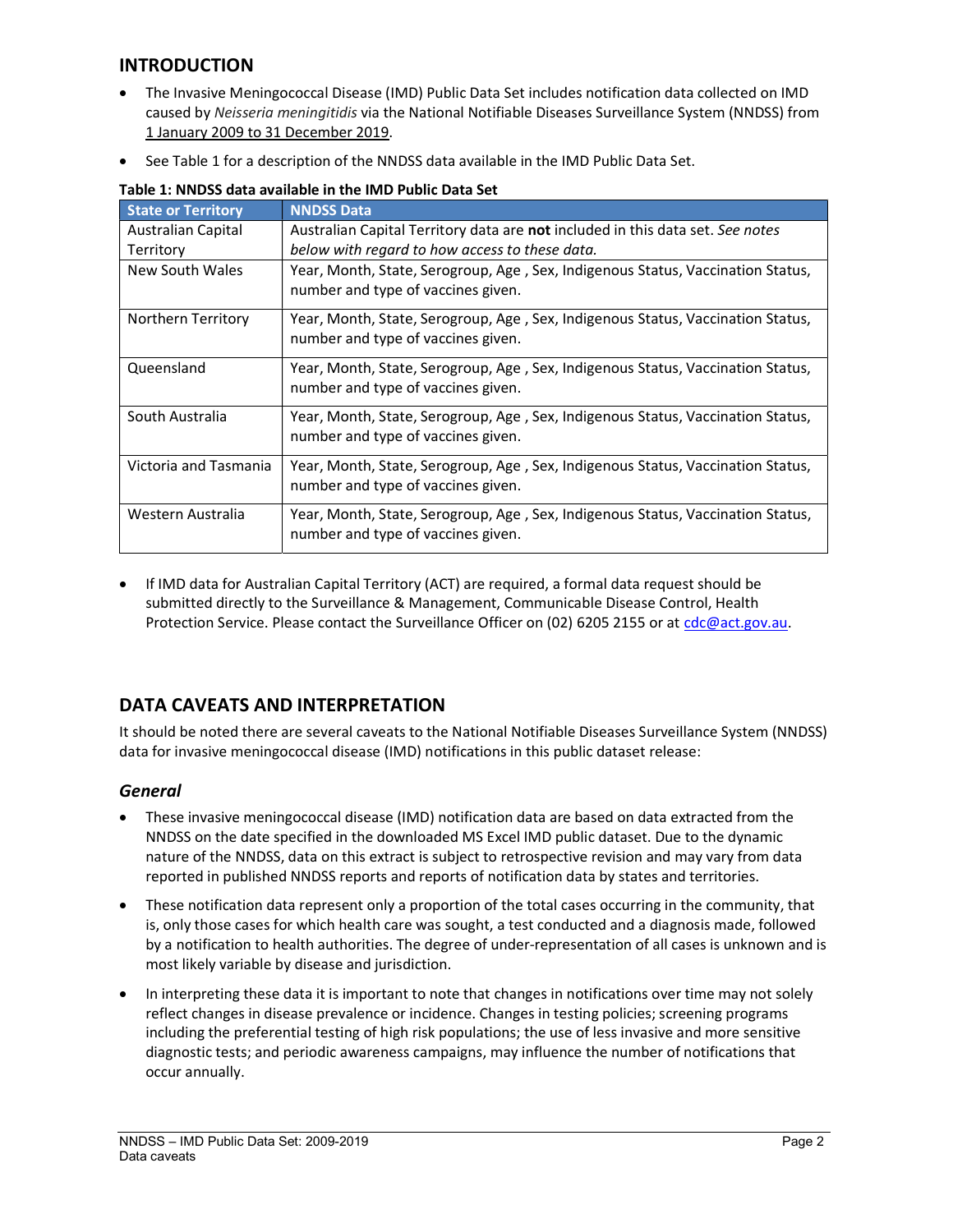## Cross-border NNDSS Notification Protocol

 From 1 January 2009 the Communicable Diseases Network Australia (CDNA) implemented the Cross-border NNDSS Notification Protocol. The Protocol establishes that notifications are reported by the jurisdiction of residence, regardless of the jurisdiction of diagnosis. In the instance that a case is usually resident overseas, the notification is reported to the NNDSS by the jurisdiction of diagnosis.

## Case definition and notification to the NNDSS

- The current surveillance case definitions for these infections, including any historical edits, are available at: http://www.health.gov.au/internet/main/publishing.nsf/Content/cda-surveil-nndss-casedefscd\_mening.htm
- In September 2003, new national case definitions for notifications reported to NNDSS were endorsed by the Communicable Diseases Network Australia, with nearly all jurisdictions implementing the new definitions in January 2004 (New South Wales commenced in August 2004). Prior to the adoption of the national definitions, some jurisdictions used the 1994 NHMRC case definitions, some jurisdictions used modified definitions that were based on the NHMRC case definitions, and some others used definitions specific to the state for some diseases.
- The case definition for invasive meningococcal disease (IMD) was last reviewed in 2009, with changes implemented across all jurisdictions in 2010.

## FIELD DEFINITIONS

## Year and Month

The year and month refers to when the notified case was diagnosed with IMD.

Notes on interpretation:

• The diagnosis year and month are taken from the "Diagnosis date", which is a derived field representing the disease onset date or when the date of onset is not known, the earliest of the specimen collection, the notification, or the notification received dates.

## **State**

The State or Territory which sends the notification. Additionally, this field represents the jurisdiction of residence of the notified case. Where the case usually resides overseas, State is the jurisdiction where the diagnosis took place.

Note: information on IMD cases from the Australian Capital Territory are not available in this public dataset. Please contact the Surveillance & Management, Communicable Disease Control, Health Protection Service.

Data domain:

- NSW = New South Wales
- NT = Northern Territory
- $\bullet$  Qld = Queensland
- SA = South Australia
- Vic/Tas = Victoria and Tasmania
- WA = Western Australia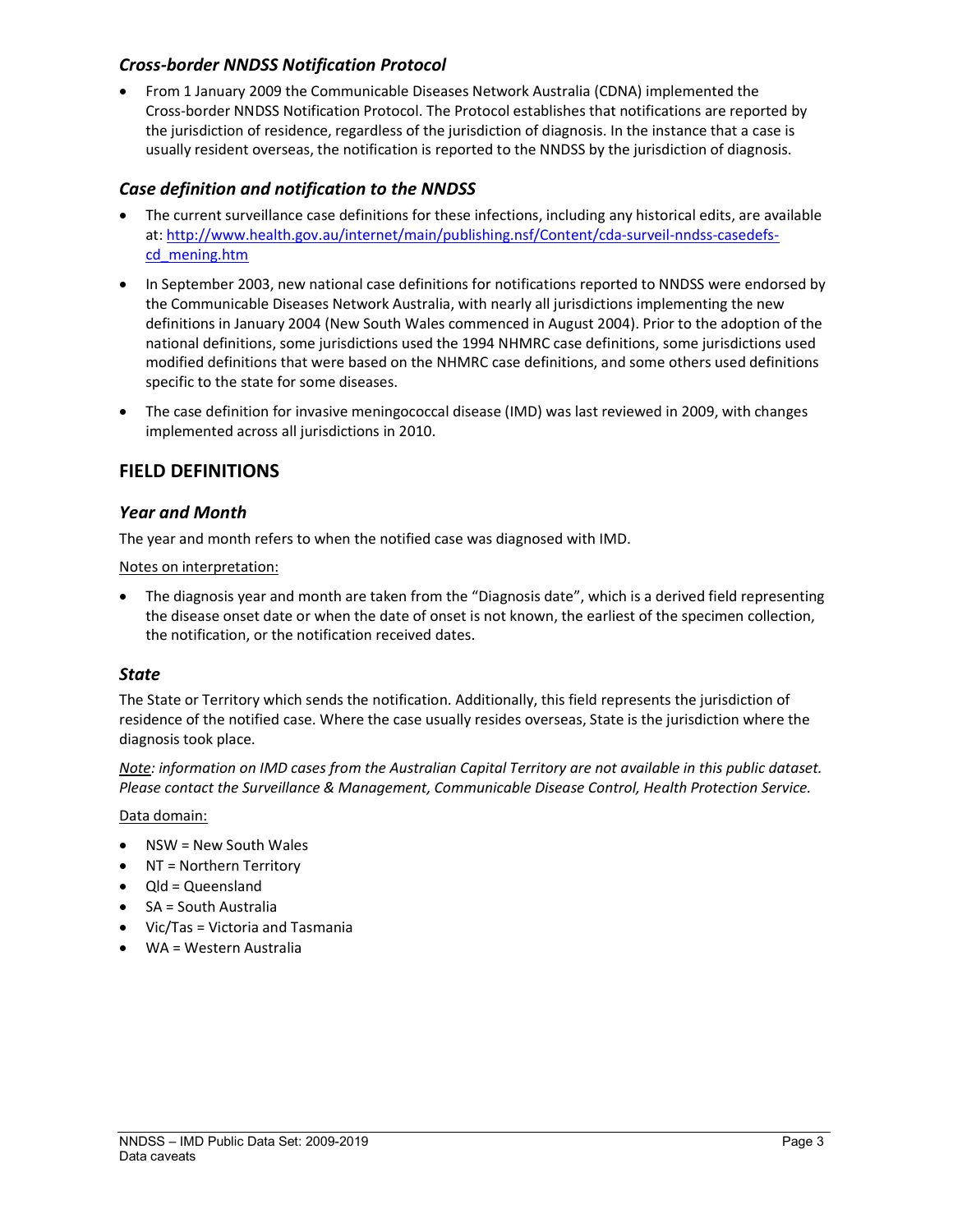# Serogroup

The serogroup of the meningococcal bacteria causing disease in the notified case.

Data domain:

- $\bullet$  R
- C
- W
- $\bullet$  Y
- Unknown

#### Notes on interpretation:

Where serogroup information is reported as 'unknown' these notifications include the following;

- Isolates that were non groupable: where determination of the serogroup was attempted by the laboratory, but was not successful, and is reported as a non groupable strain.
- Isolates that were not grouped: where the serogroup is not available because testing could not be undertaken, including for the following reasons: there was no isolate, the isolate was not referred for grouping, the isolate was not viable, there was insufficient genetic material from the isolate for grouping to occur or the case was diagnosed clinically.

## Age Group

Age in years of the notified case at onset of disease presented in 5 year age groups. Age is based on the age of the individual as reported to the health authority or the calculated age at onset, using the difference between date of birth and diagnosis date. The age at onset is always rounded down to the age at last birthday, for example a case aged 3 years and 10 months at disease onset is reported as being 3 years. Age groups are presented according to a notified case's age in completed years, for example the 00-04 years age group includes cases from birth to 4 full years of age, but less than 5 years of age.

Where age at onset is not reported by the jurisdiction, it is calculated by determining the age at the date of diagnosis.

## Data domain:

- Five-year age groups: 0 to 84 years
- 85+: 85 years and over

## Sex

These data represent the sex of the individual at the time of notification.

Data domain:

- Male
- Female
- $\bullet$  X
- Unknown.

## Notes on interpretation:

- In accordance with the Australian Government Guidelines on Recognition of Sex and Gender 'X' can equal indeterminate, intersex or unspecified.
- 'Unknown' is reserved for where no information on sex is provided.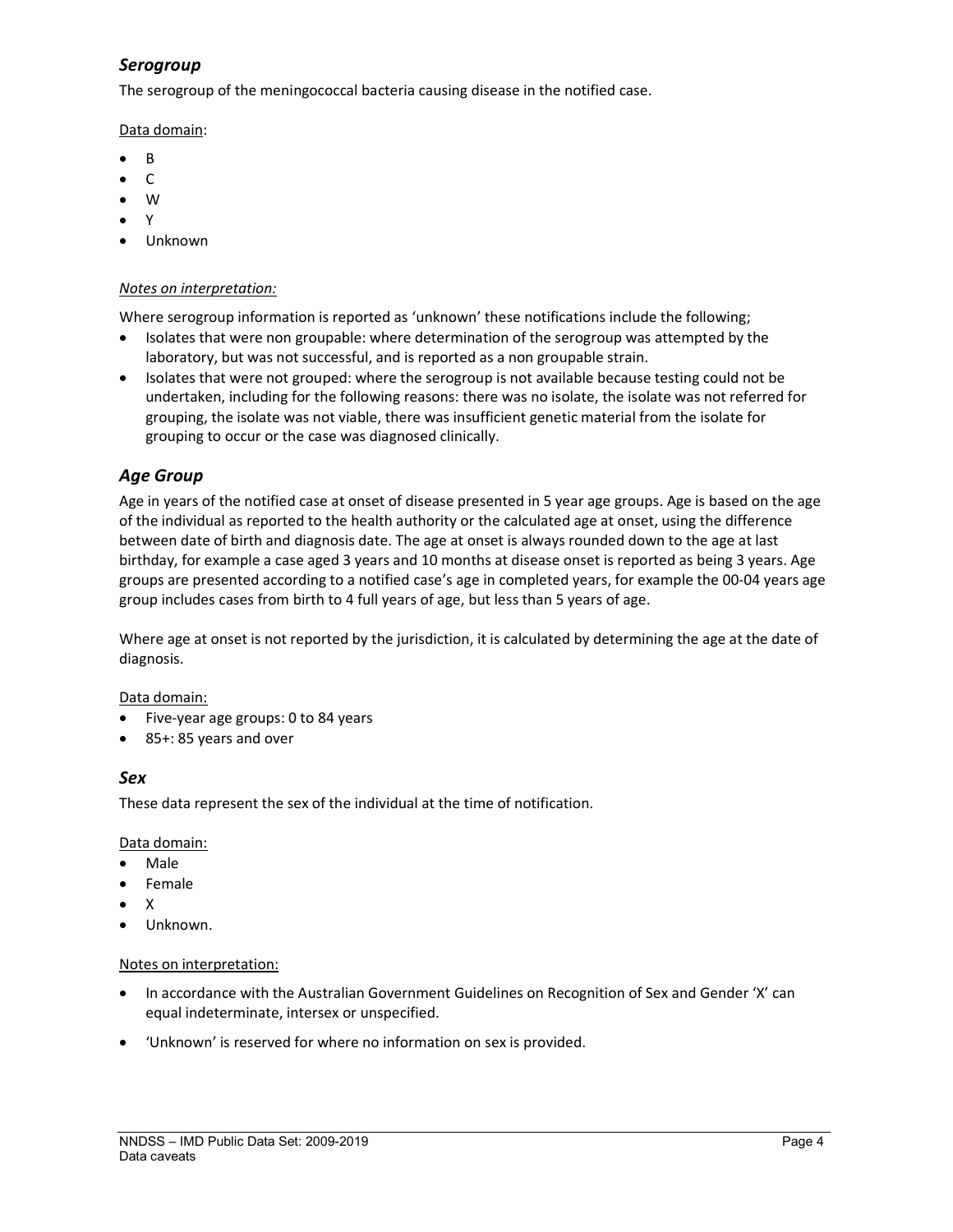## Indigenous status

The determination of the Indigenous status is by descent, self-identification and community acceptance. Only the Indigenous status text descriptor field has been provided:

#### Data domain:

- Indigenous (Aboriginal and/or Torres Strait Islander origin)
- Non-Indigenous (Not of Aboriginal or Torres Strait Islander origin)
- Unknown (Not stated, unknown or blank)

#### Notes on interpretation:

 While Indigenous status for IMD is generally high, it should be interpreted with caution as completeness of this field varies from year to year and jurisdiction to jurisdiction.

## Vaccination status

A notified case's reported vaccination status

#### Data domain:

- Vaccinated
- Not Vaccinated
- Unknown

#### Notes on interpretation:

- The vaccination status is a derived field based on the vaccination history provided by states and territories.
- Vaccination status relates only to the vaccines against the meningococcal serogroup causing the disease.
- Vaccinated the notified case was vaccinated against the meningococcal serogroup causing the disease at least 2 weeks before onset of the disease.
- Not vaccinated the notified case was not vaccinated against the meningococcal serogroup causing the disease or was not vaccinated for IMD or was not eligible for vaccination either because the case was too young or a vaccine effective against the causative serogroup was not available prior to disease onset.
- Unknown the vaccination status of the notified case is missing/blank, not recorded or the serogroup was unknown.

## Total vaccinations

The total number of any vaccinations given for invasive meningococcal disease.

Notes on interpretation:

- The total vaccinations given field represents the sum of all vaccines given in the adjacent columns (J through S).
- A case can be "not vaccinated" even when vaccines have been given, as per vaccination status interpretative notes above.
- Vaccines available in the public and or private domain in Australia for invasive meningococcal disease are listed in columns J through S as follows:
	- o Mencevax ACWY for serogroup A,C,W, Y disease
	- o Menomune for serogroup A,C,W, Y disease
	- o Meningitec for serogroup C disease
	- o Menugate for serogroup C disease
	- o Neis Vac-C for serogroup C disease